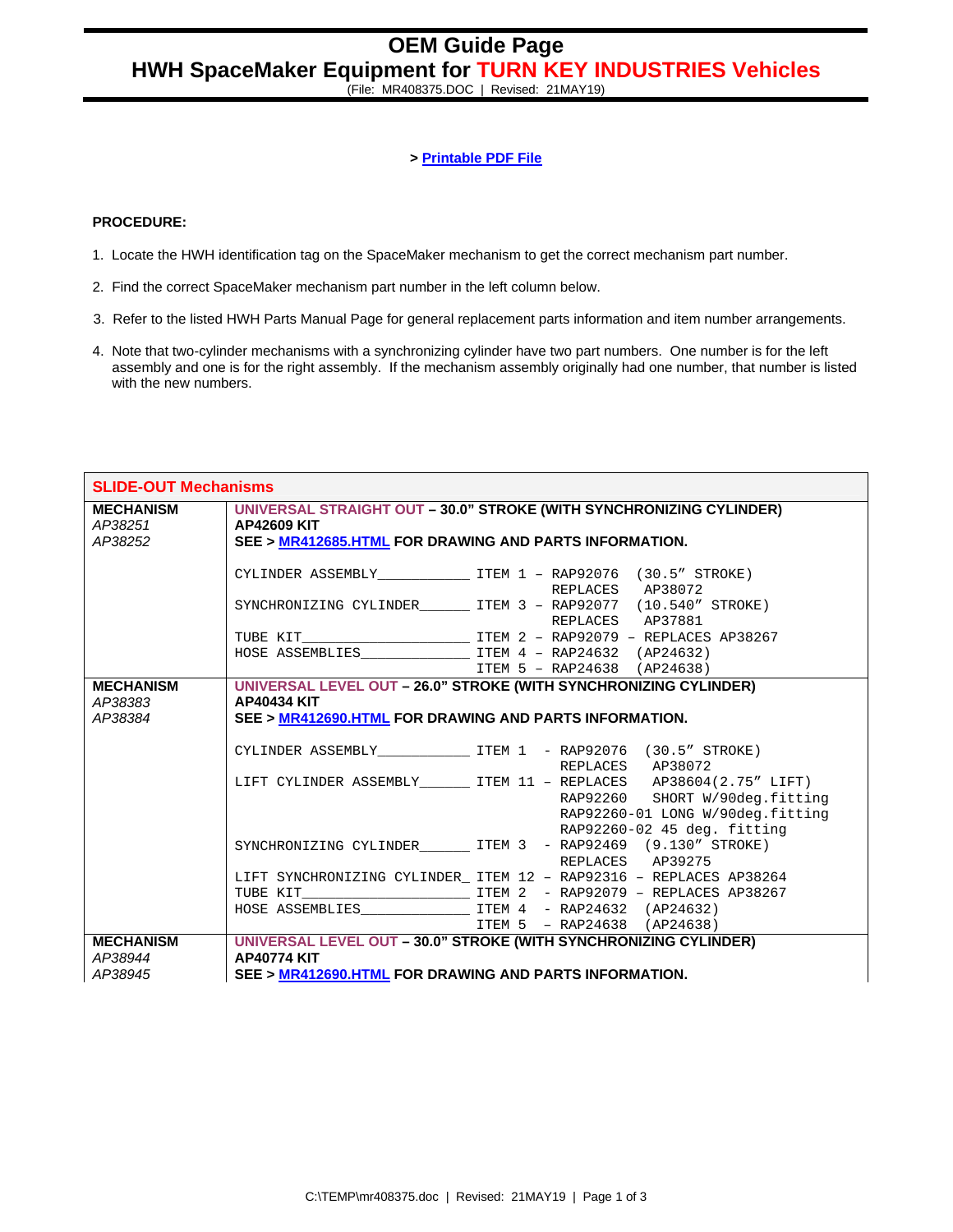| CYLINDER ASSEMBLY TTEM 1                                          |        | - RAP92076<br>$(30.5"$ STROKE)    |
|-------------------------------------------------------------------|--------|-----------------------------------|
|                                                                   |        | AP38072<br>REPLACES               |
| LIFT CYLINDER ASSEMBLY TTEM 11 - REPLACES                         |        | AP38604(2.75" LIFT)               |
|                                                                   |        | RAP92260 SHORT W/90deg.fitting    |
|                                                                   |        | RAP92260-01 LONG W/90deg.fitting  |
|                                                                   |        | RAP92260-02 45 deg. fitting       |
| SYNCHRONIZING CYLINDER TTEM 3                                     |        | - RAP92077 (10.540" STROKE)       |
|                                                                   |        | REPLACES AP37881                  |
| LIFT SYNCHRONIZING CYLINDER ITEM 12 - RAP92316 - REPLACES AP38264 |        |                                   |
| TUBE KIT                                                          | TTEM 2 | $-$ RAP92079 $-$ REPLACES AP38267 |
| HOSE ASSEMBLIES                                                   |        | ITEM 4 - RAP24632<br>(AP24632)    |
|                                                                   |        | (AP24638)<br>ITEM 5 - RAP24638    |